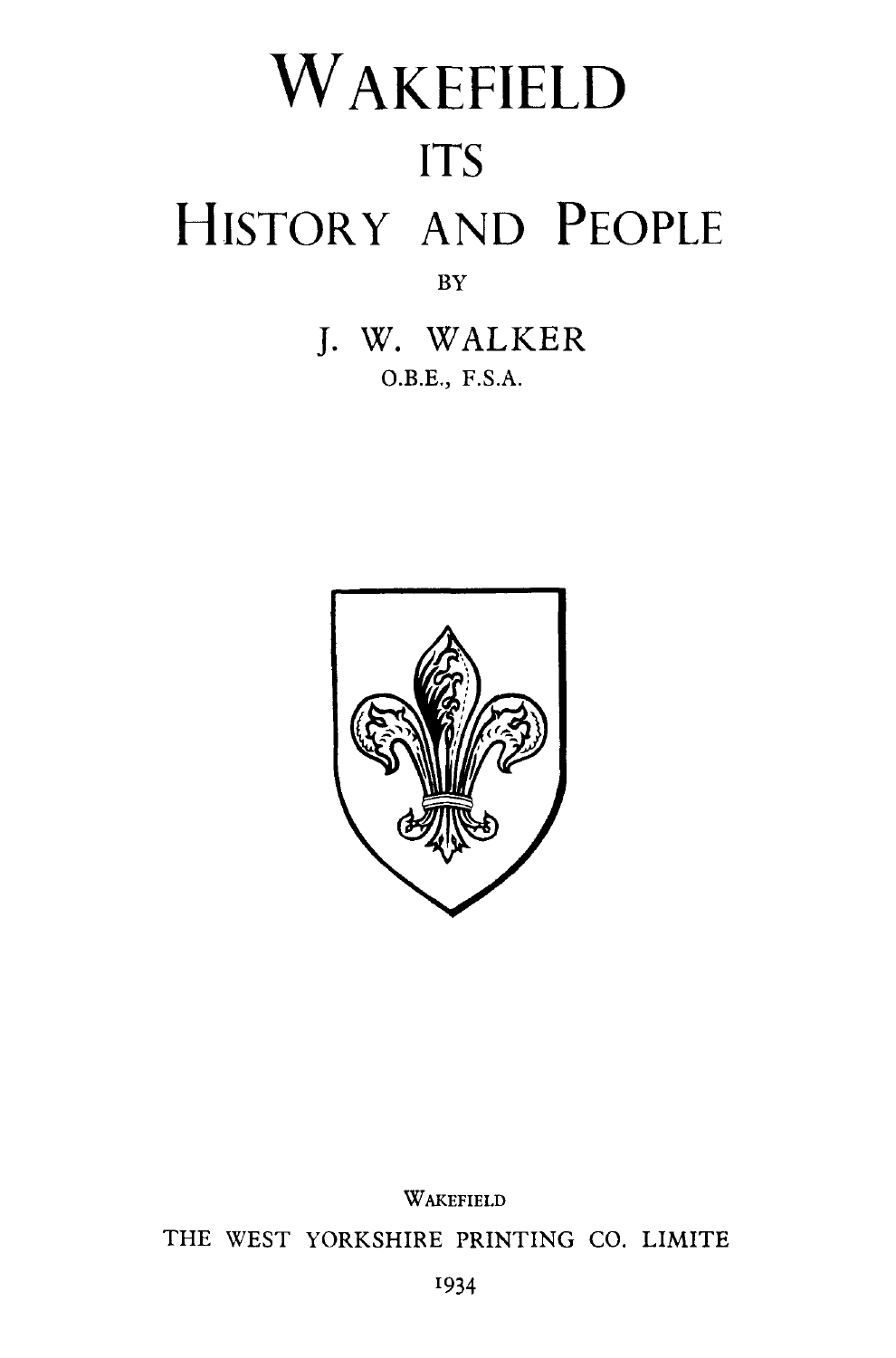

*Plan of Wakefield, Seventeenth Century*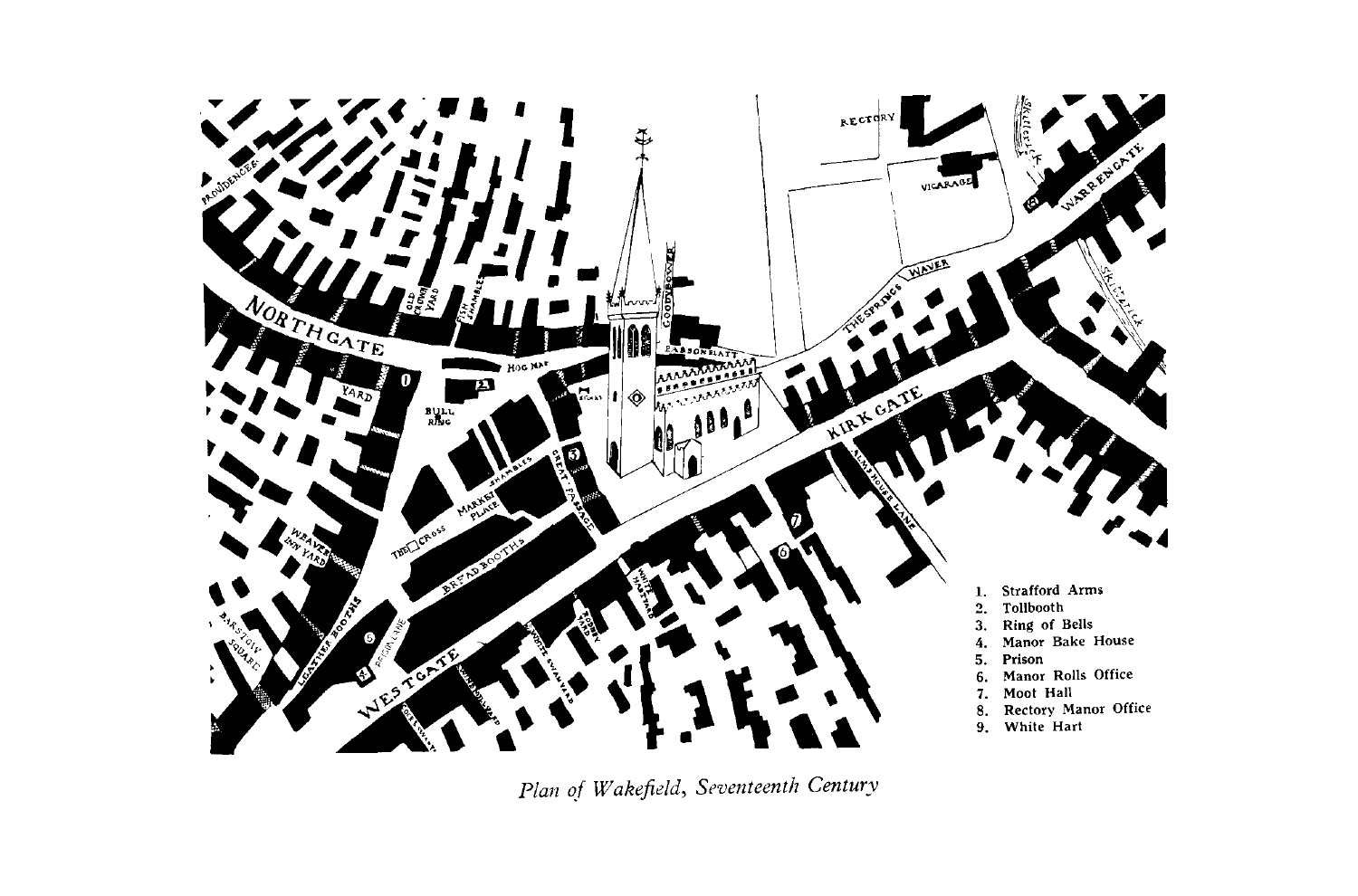

## Contents

| <b>CHAPTER</b> |                                                                                                                                                      | PAGE        |
|----------------|------------------------------------------------------------------------------------------------------------------------------------------------------|-------------|
| I.             | Wakefield in Prehistoric Times<br>$\ddot{\phantom{a}}$                                                                                               | $\mathbf I$ |
| II.            | Wakefield in Roman Times<br>$\sim 10$<br>$\ddot{\phantom{a}}$                                                                                        | 18          |
| III.           | Wakefield in Anglo-Saxon Times<br>$\ddotsc$                                                                                                          | 26          |
| IV.            | The Earls Warenne, Lords of the Manor of Wakefield,                                                                                                  |             |
|                | 1090-1347<br>and the company<br>$\ddot{\phantom{0}}$                                                                                                 | 44          |
| $V_{\cdot}$    | The Manor and Town, 1090-1347<br>$\ddotsc$                                                                                                           | 73          |
| VI.            | Medieval Wakefield<br>$\sim 10^{11}$ km s $^{-1}$                                                                                                    | 112         |
| VII.           | Gilds and Mystery Plays<br>$\ddot{\phantom{a}}$<br>$\ddot{\phantom{a}}$                                                                              | 135         |
| VIII.          | The Wars of the Roses, The Battle of Wakefield, 1460                                                                                                 | 141         |
| IX.            | The Parish Church prior to the Reformation<br>$\ddot{\phantom{0}}$                                                                                   | 150         |
| $\mathbf{X}$ . | The Chantry Chapels of Wakefield<br>$\mathbf{r}$ , and the state $\mathbf{r}$                                                                        | 183         |
| XI.            | The Parish Church in Post-Reformation Times, The                                                                                                     |             |
|                | Cathedral<br><b>Carl Corporation</b><br>. .                                                                                                          | 218         |
| XII.           | The Rectory Manor of Wakefield                                                                                                                       | 239         |
| XIII.          | The Bishopric of Wakefield and the Bishops<br>$\ddot{\phantom{a}}$<br>. .                                                                            | 242         |
| XIV.           | The Rectors, Vicars, Provosts of Wakefield                                                                                                           | 244         |
| XV.            | The Campden and Jane Lectureships<br>$\ddot{\phantom{a}}$<br>$\ddot{\phantom{a}}$                                                                    | 250         |
| XVI.           | The Churches of St. John the Baptist, Wakefield, Stanley,<br>Alverthorpe and Thornes<br>$\cdots$ . The set of $\mathbb{Z}^n$<br>$\ddot{\phantom{a}}$ | 254         |
| XVII.          | St. Helen's Church, Sandal Magna<br>$\sim 10^{-10}$<br>$\ddot{\phantom{0}}$                                                                          | 261         |
| XVIII.         | Chapelthorpe Church<br>$\sim$ .<br><b>Administration</b><br>$\ddot{\phantom{0}}$                                                                     | 293         |
| XIX.           | Nonconformity in Wakefield<br>$\ddot{\phantom{0}}$<br>. .                                                                                            | 306         |
| XX.            | Education in Wakefield<br>$\sim 10^{-1}$<br>$\ddot{\phantom{a}}$                                                                                     | 316         |
| XXI.           | The Woollen Industry in Wakefield<br>$\ddot{\phantom{a}}$<br>$\ddot{\phantom{a}}$<br>$\ddot{\phantom{0}}$                                            | 332         |
| XXII.          | The Pilgrimage of Grace<br>. .<br>$\ddot{\phantom{0}}$                                                                                               | 348         |
| XXIII.         | Elizabethan Wakefield<br>$\ddot{\phantom{a}}$<br>$\ddot{\phantom{a}}$<br>$\ddot{\phantom{0}}$                                                        | 350         |
| XXIV.          | Stuart Wakefield, 1603-1714<br>$\ddot{\phantom{1}}$                                                                                                  | 362         |
| XXV.           | Wakefield in the Eighteenth Century<br>$\ddot{\phantom{0}}$<br>$\ddot{\phantom{a}}$                                                                  | 397         |
| XXVI.          | Wakefield in the Nineteenth Century<br>. .<br>$\ddot{\phantom{a}}$                                                                                   | 441         |
| XXVII.         | Old Families and Houses in Wakefield<br>. .<br>$\ddot{\phantom{0}}$                                                                                  | 490         |
|                | Index of Persons                                                                                                                                     | 545         |
|                | Index of Places<br>$\ddot{\phantom{a}}$                                                                                                              | 568         |
|                | Index of Subjects                                                                                                                                    | 581         |
|                | <b>List of Subscribers</b><br>$\ddot{\phantom{1}}$                                                                                                   | 588         |
|                |                                                                                                                                                      |             |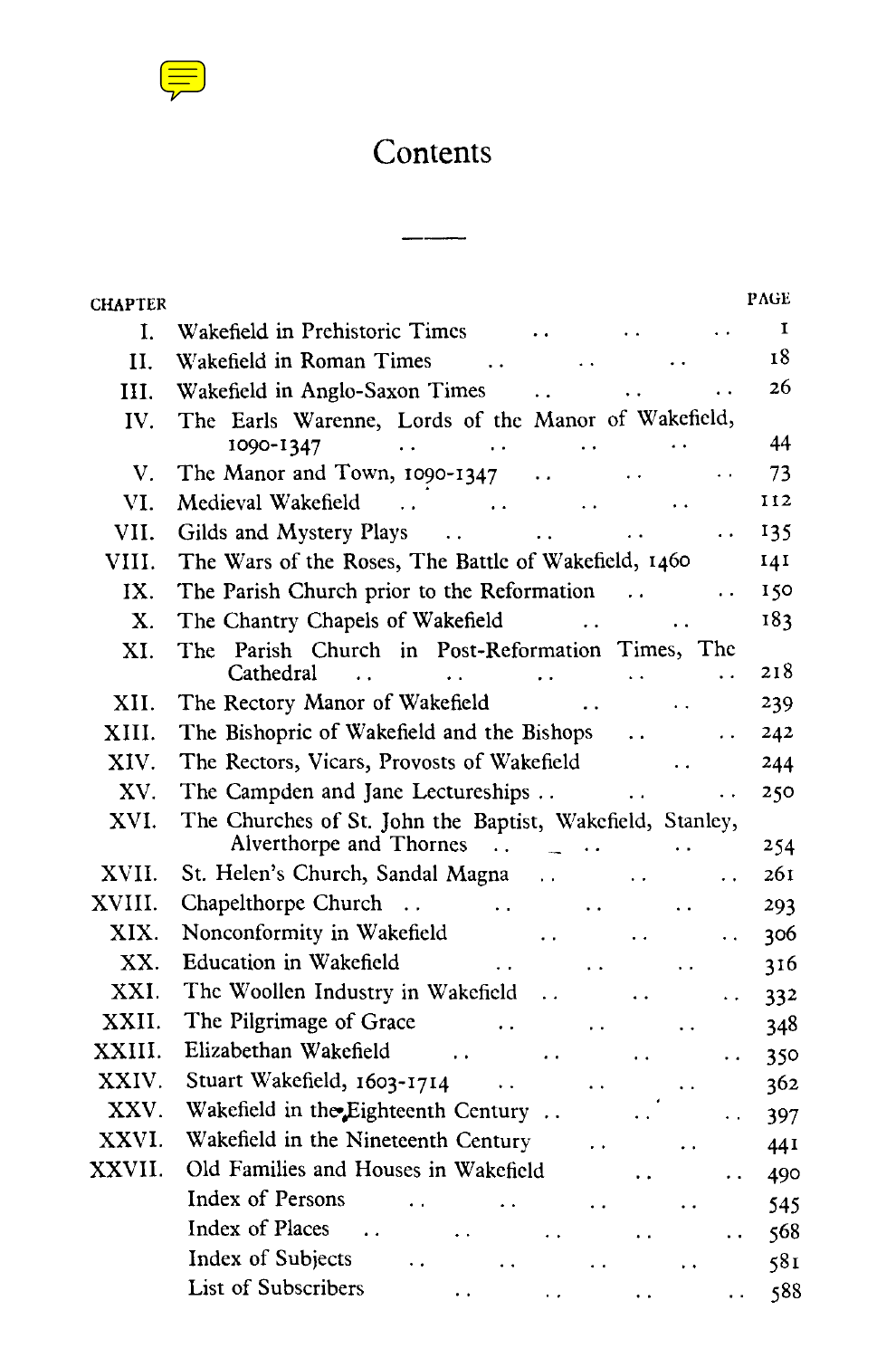

# List of Illustrations

|                                                                    |  |        | PAGE          |
|--------------------------------------------------------------------|--|--------|---------------|
| Plan of Wakefield, Seventeenth Century                             |  |        | Frontispiece  |
| Palæolithic Hand-axe, Society of Antiquaries                       |  |        | 3             |
| Hand-axe, Society of Antiquaries<br>$\overline{\mathbf{z}}$        |  |        | 4             |
| Knives, A. H. Sharp, A.R.C.A.<br>$\overline{\mathbf{z}}$           |  |        | 5             |
| Neolithic Leaf-shaped and Lozenge Arrow-heads, A. H. Sharp,        |  |        |               |
| A.R.C.A.                                                           |  |        | 7             |
| Dug-out Neolithic Boat, E. W. Walker                               |  |        | 8             |
| Neolithic Implements, A. H. Sharp, A.R.C.A.                        |  |        | 9             |
| Bronze-Age Barbed and Tanged Arrow-heads, A. H. Sharp, A. R.C.A.   |  |        | и             |
| Celt, A. H. Sharp, A.R.C.A.<br>$\overline{\mathbf{5}}$             |  |        | 12            |
| Halberd, A. H. Sharp, A.R.C.A.<br>$\overline{\mathbf{r}}$          |  |        | 13            |
| Incense Cup, E. W. Walker                                          |  |        | 13            |
| Bronze Celt and Palstave. A. H. Sharp, A.R.C.A.                    |  |        | 14            |
| Quern, E. W. Walker                                                |  |        | 16            |
| Roman Coin-moulds from Lingwell Gate, Dr. Collinge, F.S.A.         |  |        |               |
| Yorkshire Museum                                                   |  |        | facing 20, 21 |
| Plan of Saxon Church, the author                                   |  |        | 34            |
| Anglo-Saxon Cross, E. W. Walker.                                   |  |        | 39            |
| Plan of Danish Church, the author.                                 |  |        | 40            |
| Plan of Earthworks at Lofthouse, the author                        |  |        | 41            |
| Finial of Stall-end from Nostell Priory at Woodkirk, J. E. Grace   |  |        | 49            |
| Device in East Window of Nostell Church, J. E. Grace               |  |        | 49            |
| Plan of Low Hill, the author                                       |  |        | 50            |
| Plan of Earthworks at Sandal Castle, W. Walker                     |  | facing | 50            |
| Charter of King John for a Fair at Wakefield, Public Record Office |  |        |               |
|                                                                    |  | facing | 54            |
| John, Earl Warenne before the Quo Warranto Commissioners, J. Pine  |  |        | 58            |
| Seal of John, Earl Warenne, British Museum                         |  |        | 63            |
| Plan of Sandal Castle, W. Walker                                   |  | facing | 67            |
| Sandal Castle, West Tower, W. Walker                               |  | facing | 69            |
| Quern, the author                                                  |  |        | 84            |
| The Manor Bakehouse, Miss Fennell                                  |  | facing | 85            |
| Pillory and Stocks, the author                                     |  |        | 116           |
| Badge of the Knights Hospitallers of St. John of Jerusalem,        |  |        |               |
| J. E. Grace                                                        |  |        | 119           |
| Old House in Westgate, S. Byfield                                  |  | facing | 120           |
|                                                                    |  |        |               |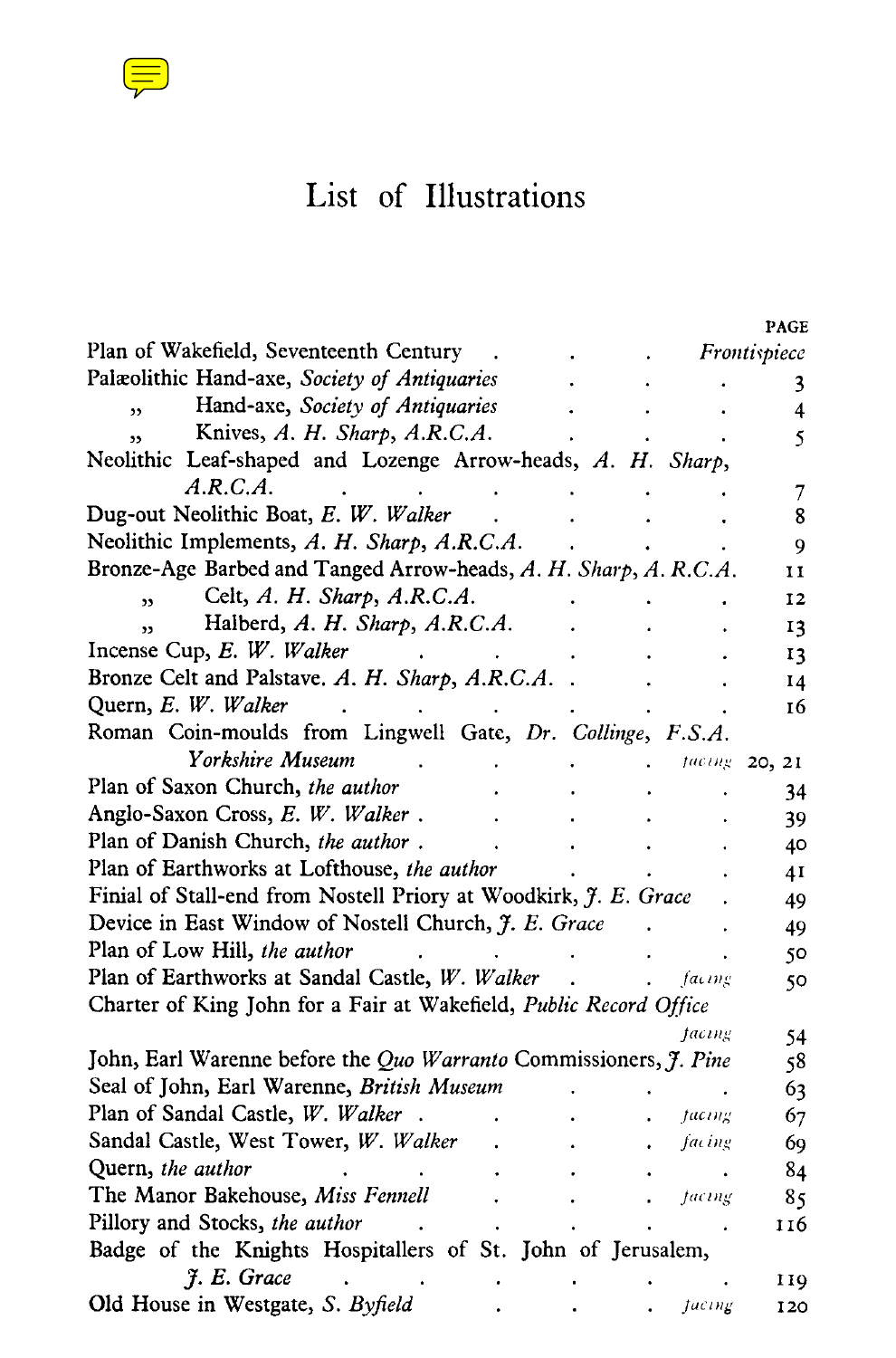

| PAGE                                                                                               |
|----------------------------------------------------------------------------------------------------|
| Arms of Queen Elizabeth on ceiling of Cock and Swan Inn, H. R. Hall<br>facing                      |
| 120<br>Gable of Old House in Westgate, E. W. Walker, from a sketch by                              |
| J. C. Buckler, Brit. Mus. Add. MS., 36396/17873/35 facing<br>121                                   |
| Waits Badge, A. H. Sharp, A.R.C.A.<br>129                                                          |
| Facsimile of a page of "The Wakefield Mystery Plays"<br>138<br>facing                              |
| Sandal Castle in Elizabethan Days, Society of Antiquaries<br>facing<br>141<br>$\ddot{\phantom{a}}$ |
| The Death of the Duke of York, H. C. Fehr<br>facing<br>143                                         |
| Fifteenth-Century Dagger, E. W. Walker<br>facing<br>147                                            |
| Sword, H. C. Haldane<br>facing<br>147                                                              |
| Plan of the Battle of Wakefield, the author.<br>148                                                |
| Wakefield Church, c. 1690, W. Beaumont<br>151                                                      |
| Plan of Wakefield Church, c. 1060, the author<br>153                                               |
| c. 1100, J. T. Micklethwaite, F.S.A.<br>153<br>$\overline{\mathbf{z}}$<br>$\overline{\phantom{a}}$ |
| c. 1150, J. T. Micklethwaite, F.S.A.<br>154<br>$\overline{\mathbf{z}}$<br>$\overline{\phantom{a}}$ |
| c. 1220, J. T. Micklethwaite, F.S.A.<br>155<br>ر د                                                 |
| Voussoir of Arch in Wakefield Church, c. 1150, E. W. Walker<br>155                                 |
| Thirteenth-Century Gravestone, E. W. Walker<br>156                                                 |
| Plan of Wakefield Church, c. 1329, J. T. Micklethwaite, F.S.A.<br>157                              |
| Flowing Tracery of Fourteenth-Century Windows, E. W. Walker<br>157                                 |
| Plan of Wakefield Church, c. 1409, J. T. Micklethwaite, F.S.A.<br>162                              |
| Capitals to Shafts of Nave Roof<br>163                                                             |
| Bosses on Nave Ceiling<br>164                                                                      |
| Plan of Wakefield Church, c. 1458, J. T. Micklethwaite, F.S.A.<br>166                              |
| Fourteenth-Century Misereres, the author; J. E. Grace<br>167                                       |
| Savile Stall-end in the Choir<br>168                                                               |
| Panel of Choir-desk shewing Percy Crescent, the author<br>169                                      |
| Fifteenth-Century Fresco of an Angel censing on the Chancel Arch,                                  |
| James Fowler, F.S.A.<br>170                                                                        |
| Fifteenth-Century Stall-end from the Nave, E. W. Walker<br>170                                     |
| Arms in the Windows of Wakefield Church, Fifteenth Century,                                        |
| Clay, "Dugdale's Visitation of<br>Yorkshire";<br>$\mathcal{J}$<br>W.                               |
| R. Milnes Walker<br>171, 173, 175                                                                  |
| Gable of Chantry-priest's House, J. C. Buckler, Brit. Mus. Add. MS.,                               |
| 36396/17873/64.<br>172                                                                             |
| Site of S. John the Baptist's Chapel, the author<br>185                                            |
| Site of the Chapel of St. Mary Magdalene, the author<br>190                                        |
| Plan and Site of St. Swithin's Chapel, the author<br>193                                           |
| St. Mary's Chapel on Wakefield Bridge-                                                             |
| West Front, N. Whittock<br>197                                                                     |
| Sculpture in the Central Compartment of the West Front,                                            |
| J. C. Buckler<br>205                                                                               |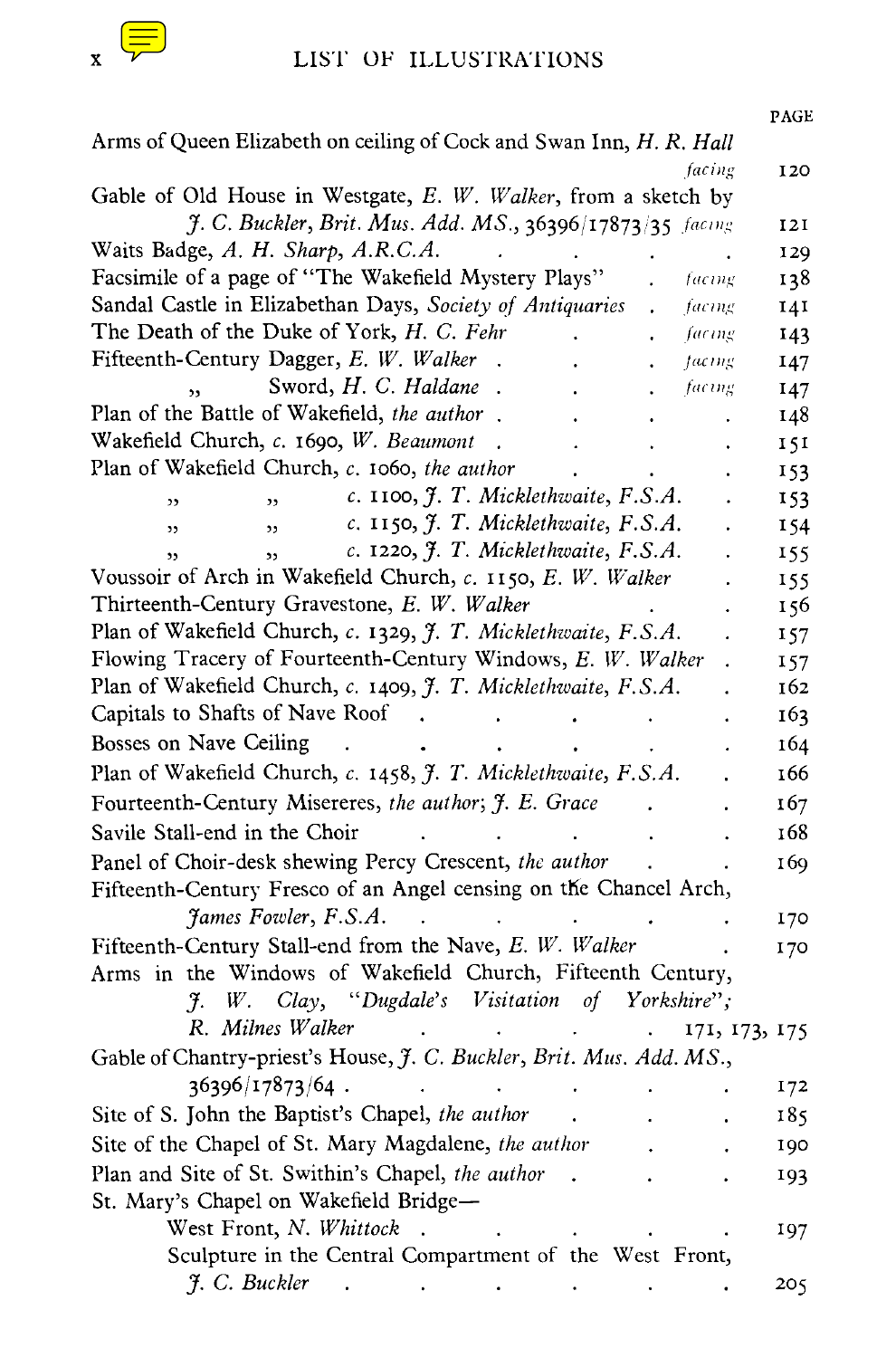| St. Mary's Chapel on Wakefield Bridge-                                                                                                                                                                                                                          |                      | PAGE |
|-----------------------------------------------------------------------------------------------------------------------------------------------------------------------------------------------------------------------------------------------------------------|----------------------|------|
| Ground Plan of the Chapel, J. C. Buckler.<br><b>Contract Contract</b>                                                                                                                                                                                           |                      | 206  |
| Sculpture in the Fifth Compartment of the West Front,                                                                                                                                                                                                           |                      |      |
| J. C. Buckler<br>$\mathcal{L}(\mathbf{X})$ and $\mathcal{L}(\mathbf{X})$ are also the contribution of the $\mathcal{L}(\mathbf{X})$                                                                                                                             |                      | 207  |
| Tracery of the Side Windows, J. C. Buckler                                                                                                                                                                                                                      |                      | 208  |
| Plan of the Sacristy, J. C. Buckler<br><b>Contractor</b>                                                                                                                                                                                                        |                      | 210  |
| North-east View of the Chapel in 1810.                                                                                                                                                                                                                          | $\sim$               | 2II  |
| Interior of the Chapel, C. J. Greenwood . Jacing                                                                                                                                                                                                                |                      | 214  |
| In 1813, E. W. Walker, from a sketch by $f$ . C. Buckler,                                                                                                                                                                                                       |                      |      |
| <i>Brit. Mus. Add. MS.</i> , 36396 17873 15.<br>. facing                                                                                                                                                                                                        |                      | 215  |
| Wakefield Church, c. 1690, W. Beaumont . The contract of the contract of the contract of the contract of the contract of the contract of the contract of the contract of the contract of the contract of the contract of the c                                  |                      | 219  |
| St. William of York, Gentleman's Magazine, 1759 .                                                                                                                                                                                                               | $\ddot{\phantom{0}}$ | 221  |
| Wakefield Church, 1807, J. Cawthorn facing                                                                                                                                                                                                                      |                      | 222  |
|                                                                                                                                                                                                                                                                 |                      | 224  |
| The Chancel Screen<br>$\mathcal{L}^{\mathcal{A}}$ . The contract of the contract of the contract of the contract of the contract of the contract of the contract of the contract of the contract of the contract of the contract of the contract of the contrac | Jacing               | 224  |
| Interior of Wakefield Church, 1824, J. C. Buckler.                                                                                                                                                                                                              | facing               | 228  |
| Wakefield Church from the North Aisle, 1888, G. and J. Hall                                                                                                                                                                                                     |                      |      |
| South-east, 1888, G. & $\hat{J}$ Hall.                                                                                                                                                                                                                          | facing               | 232  |
| Plan of Wakefield Cathedral, F. L. Pearson<br><b>Contract Contract Contract</b>                                                                                                                                                                                 |                      | 232  |
| Wakefield Cathedral, 1905, F. L. Pearson.                                                                                                                                                                                                                       | -facing              | 234  |
| Sacred Monogram on Communion Plate, the author                                                                                                                                                                                                                  |                      | 234  |
| St. John's Church, $G. \& \mathcal{J}.$ Hall . $\qquad \qquad$                                                                                                                                                                                                  |                      | 236  |
|                                                                                                                                                                                                                                                                 | - facing             | 254  |
| St. Helen's Church, Sandal Magna-                                                                                                                                                                                                                               |                      |      |
| From South-east, $1875$ , G. & J. Hall                                                                                                                                                                                                                          | Aacing               | 261  |
| Plan of, c. 1150, the author<br><b>Contract Contract</b>                                                                                                                                                                                                        |                      | 266  |
| Plan of, c. 1180, the author                                                                                                                                                                                                                                    |                      | 267  |
| Plan of, c. 1330, the author<br>$\sim$ $-$                                                                                                                                                                                                                      |                      | 268  |
| From North-west, $G. \& \mathcal{F}.$ Hall .<br>$\sim$ 100 $\mu$                                                                                                                                                                                                | facing               | 268  |
| Plan of, $c$ . 1540, the author                                                                                                                                                                                                                                 |                      | 27I  |
| Bench-ends, Yorks. Archaeol. Society<br>$\sim 10^{-10}$                                                                                                                                                                                                         | -facing              | 273  |
| Plan of, $1872$ , the author .<br><b>Contract Contract</b><br>$\sim$<br><b>Contract Contract Contract</b>                                                                                                                                                       |                      | 276  |
| Interior looking east, $G.$ & $\hat{J}$ . Hall $\qquad \qquad$ .<br>-, Jacing                                                                                                                                                                                   |                      | 277  |
| Wakefield Grammar School, 1820, J. C. Buckler.<br>, facing                                                                                                                                                                                                      |                      | 320  |
| A Bill, the author<br><b>Contract Contract Contract</b><br>and the state of the state of the                                                                                                                                                                    |                      | 352  |
| Seal of the Duchy of Lancaster, Thoresby Society.<br><i>diagrams fucing</i>                                                                                                                                                                                     |                      | 358  |
| Wakefield Seventeenth-Century Tokens, W. Boyne, F.S.A.                                                                                                                                                                                                          |                      | 386  |
| Wakefield and District from the 1775 Edition of Jeffery's large map                                                                                                                                                                                             |                      |      |
| Yorks. Archaeol. Society, Record Series, LXXXVI                                                                                                                                                                                                                 |                      | 396  |
| The Market Cross, E. W. Walker, from a sketch by J. C. Buckler,                                                                                                                                                                                                 |                      |      |
| Brit. Mus. Add. MS., 36396 17873 28<br>$\sim 100$<br>$.$ facing                                                                                                                                                                                                 |                      | 404  |
| South Prospect of Wakefield in 1720, S. Buck<br>$\mathbf{L}$<br>$\sim$                                                                                                                                                                                          | facing               | 406  |
| Cliff Hill Tree, 1841, E. M. Stanfield<br>$\sim$<br>$\sim 10^{-11}$                                                                                                                                                                                             | facing               | 41 I |
| Upper Kirkgate, 1813, E. W. Walker, from a sketch by J. C. Buckler,                                                                                                                                                                                             |                      |      |
| Brit. Mus. Add. MS., 36395/17873/12 . Jacing                                                                                                                                                                                                                    |                      | 412  |
|                                                                                                                                                                                                                                                                 |                      |      |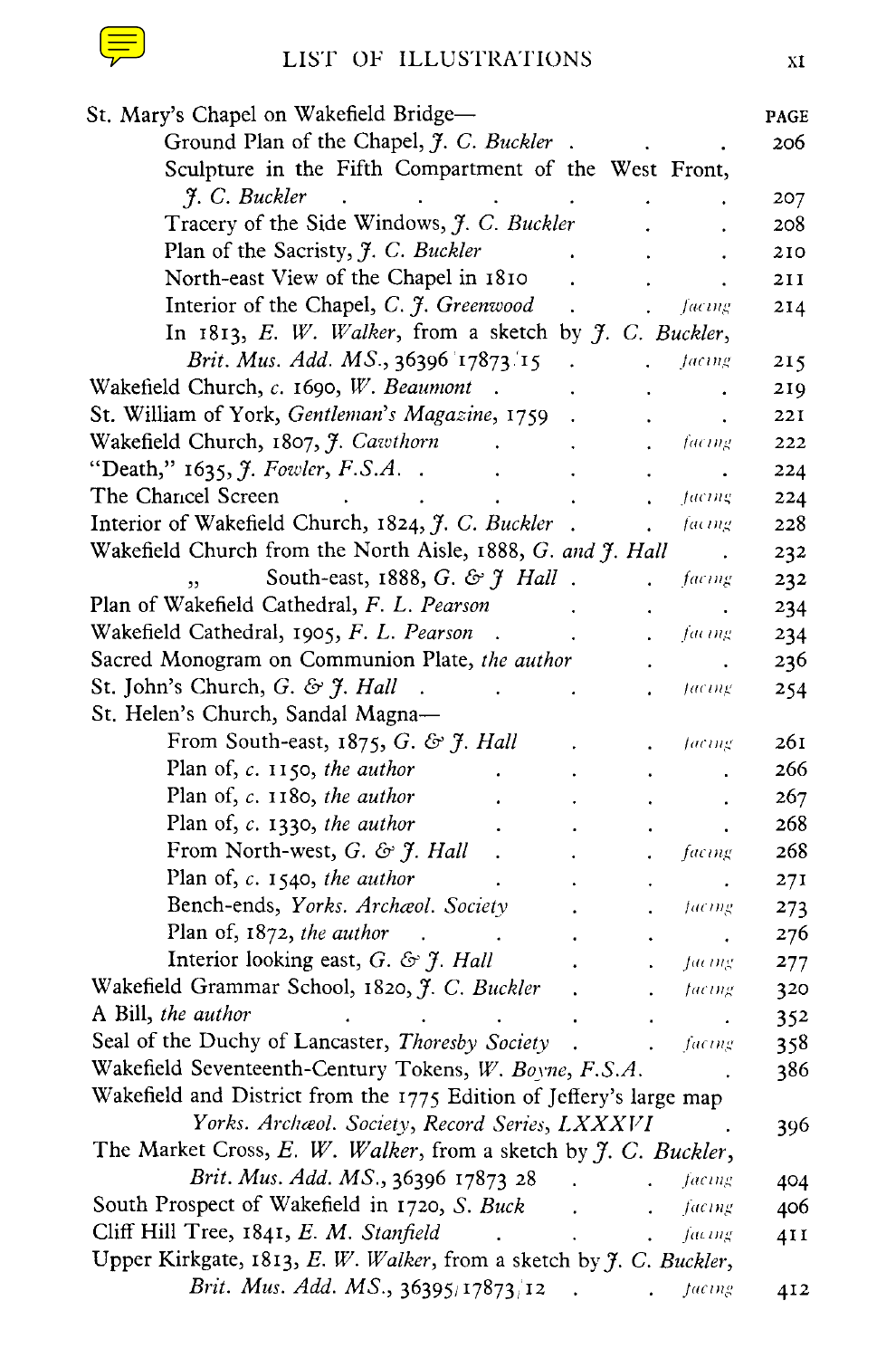|                                                                                               | <b>PAGE</b> |
|-----------------------------------------------------------------------------------------------|-------------|
| Doorway of the Manor Prison, E. W. Walker                                                     | 442         |
| Arms of Queen Elizabeth on ceiling of Cock and Swan<br>Inn,                                   |             |
| H. R. Hall<br>facing                                                                          | 446         |
| White Hart Inn                                                                                | 449         |
| Bond Street, 1853, Rev. T. Kilby<br>facing                                                    | 469         |
| Wood Street, 1853, Rev. T. Kilby.<br>facing                                                   | 471         |
| The Town Hall, 1880, T. E. Colcutt<br>facing                                                  | 475         |
| The West Riding County Hall, Gibson & Russell<br>٠                                            | 476         |
| Frieze in County Hall, H. C. Fehr.<br>facing                                                  | 477         |
| The Clayton Hospital, G. & J. Hall<br>facing                                                  | 480         |
| The last Manor Court held in the Moot Hall, January 3rd, 1913,                                |             |
| $G. \& \mathcal{F}.$ Hall<br>Jacing                                                           | 482         |
| Arms of Wakefield, E. W. Walker.                                                              | 486         |
| Wakefield Waits Badge, E. W. Walker                                                           | 487         |
| New Arms of Wakefield, Heralds' College                                                       | 489         |
| Arms of Haselden, the author                                                                  | 491         |
| Arms of Peck, the author                                                                      | 493         |
| Haselden Hall, ground plan, the author                                                        | 495         |
| Arms of Savile, R. Milnes Walker.                                                             | 495         |
| Haselden Hall, West Front, E. W. Walker                                                       | 496         |
| Court Yard, E. W. Walker<br>$\overline{\phantom{a}}$                                          | 497         |
| Arms of the Earl of Strafford, J. W. Clay, "Dugdale's<br>,,                                   |             |
| Visitation of Yorkshire"                                                                      | 497.        |
| Device of George and Margaret Savile, 1584,<br>,                                              |             |
| J. E. Grace                                                                                   | 498         |
| Ceiling, 1584, A. H. Sharp, A.R.C.A.<br>Jac ing                                               | 498         |
| Six Chimneys, 1813, E. W. Walker, from a sketch by J. C. Buckler,                             |             |
| Brit. Mus. Add. MS., 26396/17873/41                                                           | 499         |
| Figure with Club, the author.                                                                 | 500         |
| Timber-built Houses in Kirkgate, E. W. Walker from a sketch by                                |             |
| J. C. Buckler, Brit. Mus. Add. MS., 36396/17873 62.                                           | 501.        |
| Beam from a House in Rodney Yard, G. & J. Hall                                                | 501         |
| The Rectory House, 1853, Rev. T. Kilby<br>— facing                                            | 503         |
| Bread Street, north side looking west, $G$ . & $\mathcal{J}$ . Hall<br>$\mathbf{L}$<br>facing | 504         |
| north side looking east, G. & $\mathcal{J}$ . Hall<br>facing                                  | 505         |
| Altar-tomb of Sir Robert and Lady Cecily Waterton in Methley                                  |             |
| Church, Thos. Taylor<br>$J^{\mu\ell\,\ell\mu}$ g                                              | 505         |
| Arms of Fleming, R. Milnes Walker                                                             | 505         |
| Waterton, R. Milnes Walker                                                                    | 505         |
| , 1<br>Hatfeild, J. W. Clay, "Dugdale's Visitation of Yorkshire"                              | 506         |
| $\overline{\mathbf{5}}$<br>Hatfeild Hall, N. Whittock<br><b>Jacing</b>                        | 506         |
| Arms of Chaloner, the author                                                                  | 510         |
| Savile, R. Milnes Walker                                                                      |             |
| $\overline{\mathbf{z}}$                                                                       | 511         |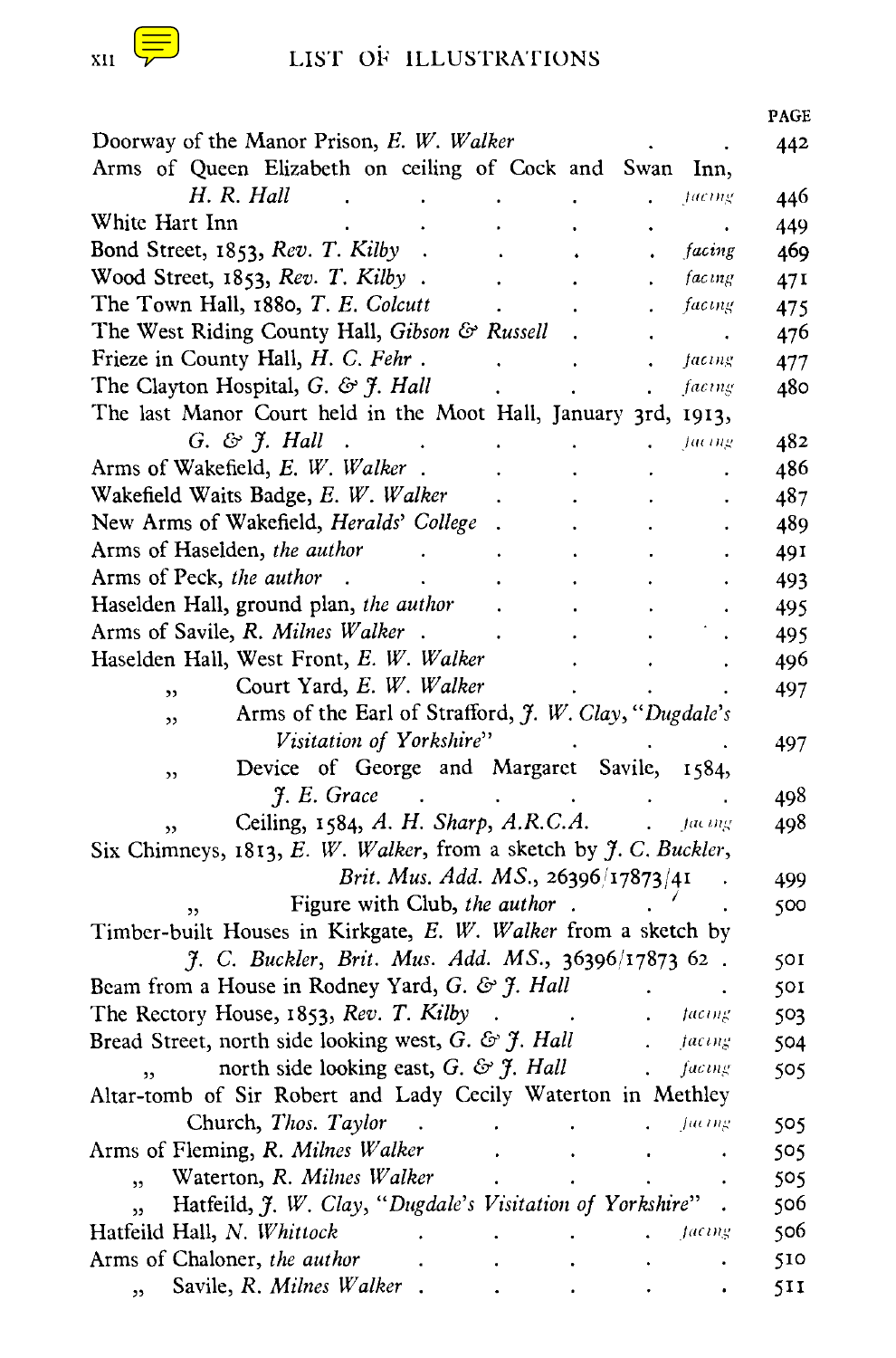|                                                                                   |  |        | <b>PAGE</b> |
|-----------------------------------------------------------------------------------|--|--------|-------------|
| Stanley Hall, 1719, J. Warburton, Brit.Mus., Lansdowne MS., 911, 99d.             |  |        | 512         |
| Clarke Hall, 1712, J. Warburton, Brit. Mus., Lansdowne MS.,                       |  |        |             |
| 911, 100d.                                                                        |  | facing | 513         |
| Effigies of Sir John and Lady Katherine Burgh in Burgh Church,                    |  |        |             |
| Norfolk, the author                                                               |  | facing | 519         |
| Arms of Burgh, R. Milnes Walker.                                                  |  |        | 519         |
| Waterton, R. Milnes Walker<br>$\ddot{\phantom{0}}$                                |  |        | 520         |
| Walton Hall, $G.$ & $\tilde{f}$ . Hall.                                           |  | facing | 520         |
| Kettlethorpe Hall, G. & J. Hall                                                   |  | facing | 522         |
| Front of the old Chapel on Wakefield Bridge,<br>$\overline{\mathbf{z}}$           |  |        |             |
| W. Harold Watson, F.R.I.B.A.                                                      |  | facing | 523         |
| Chapelthorpe Hall, 1819, J. Warburton, Brit. Mus., Lansdowne MS.,                 |  |        |             |
| 911, 94d.                                                                         |  |        | 524         |
| Lupset Hall, G. & J. Hall                                                         |  | facing | 528         |
| Arms of Witton, J. W. Clay, "Dugdale's Visitation of Yorkshire"                   |  |        | 529         |
| Flanshaw Hall                                                                     |  | facing | 531         |
| Arms of Watkinson, J. W. Clay, "Dugdale's Visitation of Yorkshire"                |  |        | 532         |
| Alverthorpe Hall, E. W. Walker                                                    |  |        | 534         |
| Arms of Maude, R. Milnes Walker                                                   |  |        | 535         |
| Pilkington, the author                                                            |  |        | 536         |
| Gable of Chantry-priest's House, J. C. Buckler, Brit.Mus., Add. MS.,              |  |        |             |
| 36396/17873/64.                                                                   |  |        | 537         |
| Arms of Greenwood, J. W. Clay, "Dugdale's Visitation of Yorkshire"                |  |        | 538         |
| Lowden<br>$\overline{\mathbf{z}}$                                                 |  |        | 539         |
| Bunny, J. W. Clay, "Dugdale's Visitation of Yorkshire"<br>$\overline{\mathbf{z}}$ |  |        | 542         |

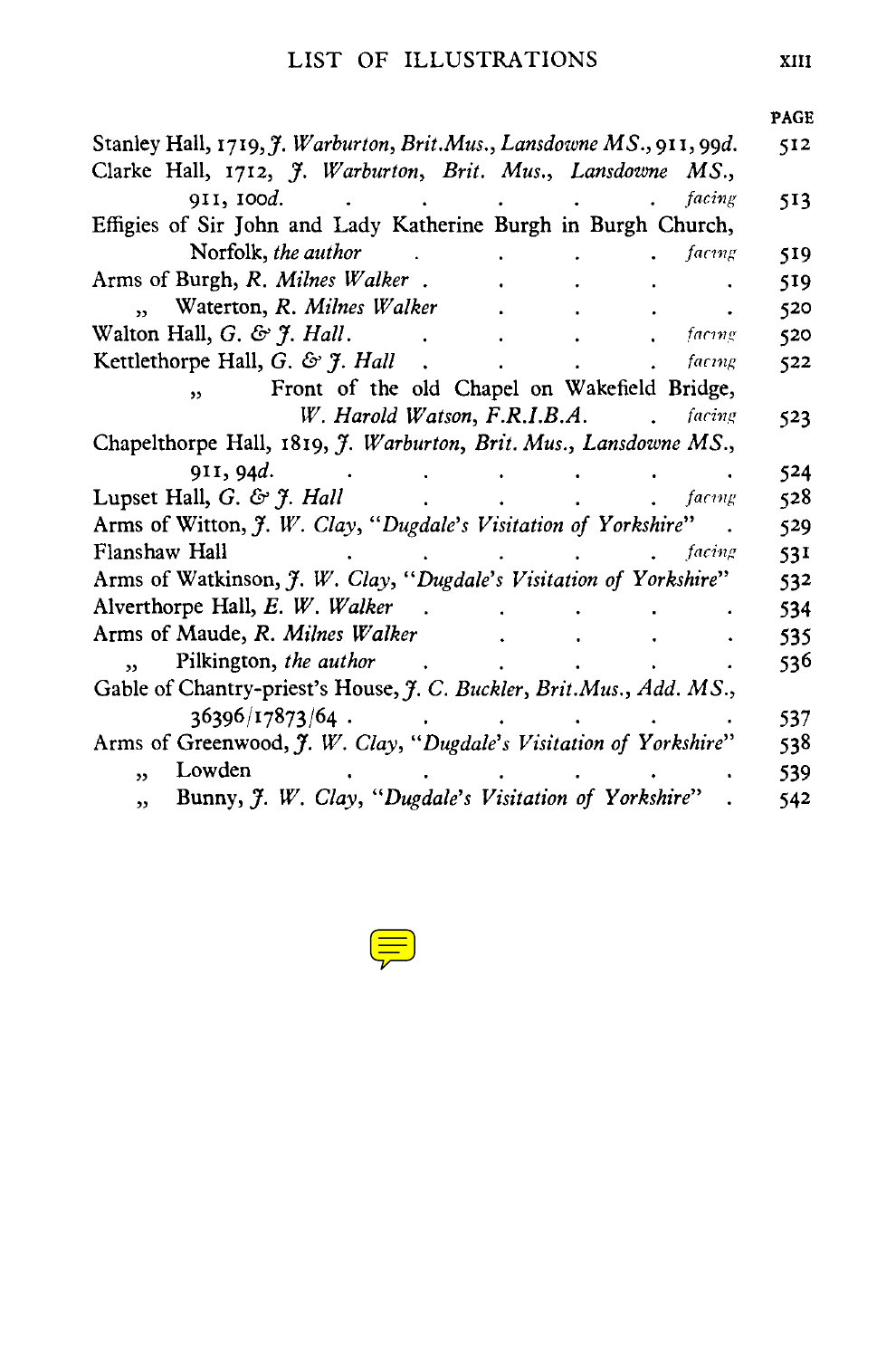### Preface

*Consider Histor y with the beginnings* of *it stretching diml y into the remote time, emerging darkly out of the mysterious eternity. CARLYL* E.

WHEN nearly sixty years ago I turned my attention to investigate the story of Wakefield I did not anticipate that I should be led to write story of Wakefield I did not anticipate that I should be led to write a history of my native town, but it is to the generosity and devotion of the Wakefield Historical Society that the publication of this book is due.

The history of Wakefield has been so closely interwoven with the history of England that it is impossible to separate it from the general history of the country, but I have endeavoured not to wander into any matter unnecessary for my purpose.

The research and labour thus involved have been a great pleasure to me, and there is hardly a statement made in this book that is not founded on verifiable authority. I trust that as a result of these investigations I have succeeded in making some things clear which were before obscure, and some things certain which have hitherto been doubtful.

Abundant use has been made of the original documents in the Public Record Office, the British Museum, the Bodleian Library, and the Episcopal Registry at York, to the authorities of which I tender my thanks for their unvarying courtesy and assistance.

I have to acknowledge my indebtedness to the writings of W. S. Banks, Rev. J. H. Lupton, John Hewitt, Major Taylor, M. H. Peacock, Henry Clarkson, and also to the Council of the Yorkshire Archæological Society for permission to draw largely from papers written by me for their Journal, and for the loan of many blocks for illustrations.

To the Stewards of the Manor of Wakefield, the late Mr. Henry Chalker, and his son and successor the late Mr. Cecil Chalker, I am very deeply indebted for allowing me access to the Manor Court Rolls of Wakefield, which are an invaluable source of information relating to the life of the townsmen through many centuries.

Among those friends who have aided me in various ways my thanks are especially due to Mr. Reginald Smith, Keeper of British and Medieval Antiquities in the British Museum; Mr. Charles Clay, and Dr. Rose Graham, for reading some chapters in manuscript and for kindly criticism and suggestions which have added materially to the value of this book. Mr. H. W. Ricketts, Curator of the Leeds Museum, gave every facility for sketching the prehistoric implements from Wakefield housed under his care.